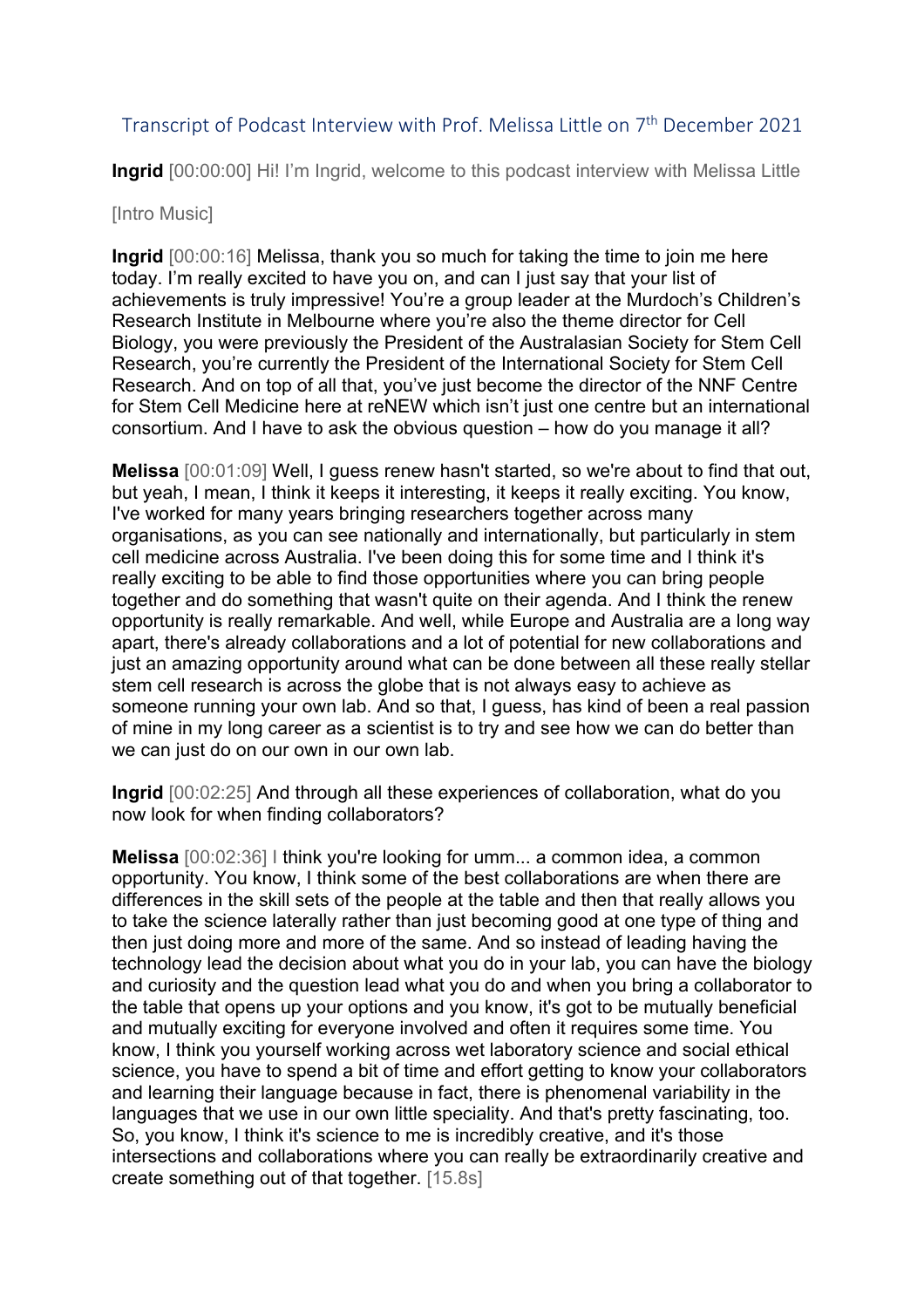**Ingrid:** [00:04:06] And this creativity aspect seems to be something that you've excelled at since a young age. If I remember correctly, you won a creative writing prize before going to University, and you also got your best secondary school grades in the Arts and English rather than a science like biology.

**Melissa** [00:04:30] I was really passionate about biology. I might not have won the prize, but I did very well in it. My father was a scientist. Art to me is my real excitation and I still like to paint. And again, it's a very creative thing to do. Err, English. You know, if you're a scientist, you right and running and grand is creative writing, you can say, Well, that sounds terrible. You're making it up. Now you have to actually bring together a story where you can convince a reviewer that first of all, you understand your biology well enough to write a story about it. And secondly, that you know where you going with it. And so an ability to write is critical, you know, for the scientist. And an ability to communicate is also critical. And whether that's communicating in the written form, in a review or in a paper or in an article or communicating verbally, we have a phenomenal responsibility to communicate our science not just to each other, which is important, but to the community. And I think that that is an obligation rather than a nice-to-do. So being able to write is really helpful. And I enjoy it.

**Ingrid**  $[00:06:04]$  I think it's really important – and it's really nice to hear – that you enjoy such a big part of your job

**Melissa**[00:06:10] Yeah, I mean, people complain, Oh, I know I'm going to run a grant. Oh, this is so hard. I actually really like it, as you know, it actually is a process of saying now where am I and what do I think would be cool? And actually writing it, bringing it all together, it's, you know, lots of jobs have to do that type of pitching. I think it's a good way of pausing and saying "What am I doing that's good and what am I going to do now?"

**Ingrid** [00:06:36] I completely agree, but I also think it's really interesting that being able to form a narrative is so important and necessary to a scientific career and yet we don't have any formal training in writing or how to build a story until quite a while down the line

**Melissa** [00:06:58] Hmm. I think there's a lot we don't train people in this in this field. I, I feel my primary degree in science didn't teach me a lot. I think there are many other professional skills that I needed to learn that weren't a part of my university degree. And so, you know, it's not so surprising that people might get a little bit further into that career and go, Oh, I'm not. I didn't know that I was going to have to do that. [laughs] But they do.

**Ingrid** [00:07:35] Yeah, and what do you think we could do maybe as an institute or on a more systemic level to help people or fill that gap in?

**Melissa** [00:07:50] I think we need to try and ensure that the people in our teams and in our institutes have opportunities to learn how to speak and to learn how to present themselves. And, you know, for some people that can be confronting. But if you're doing it to your own lab members first, you have to be asked to do that.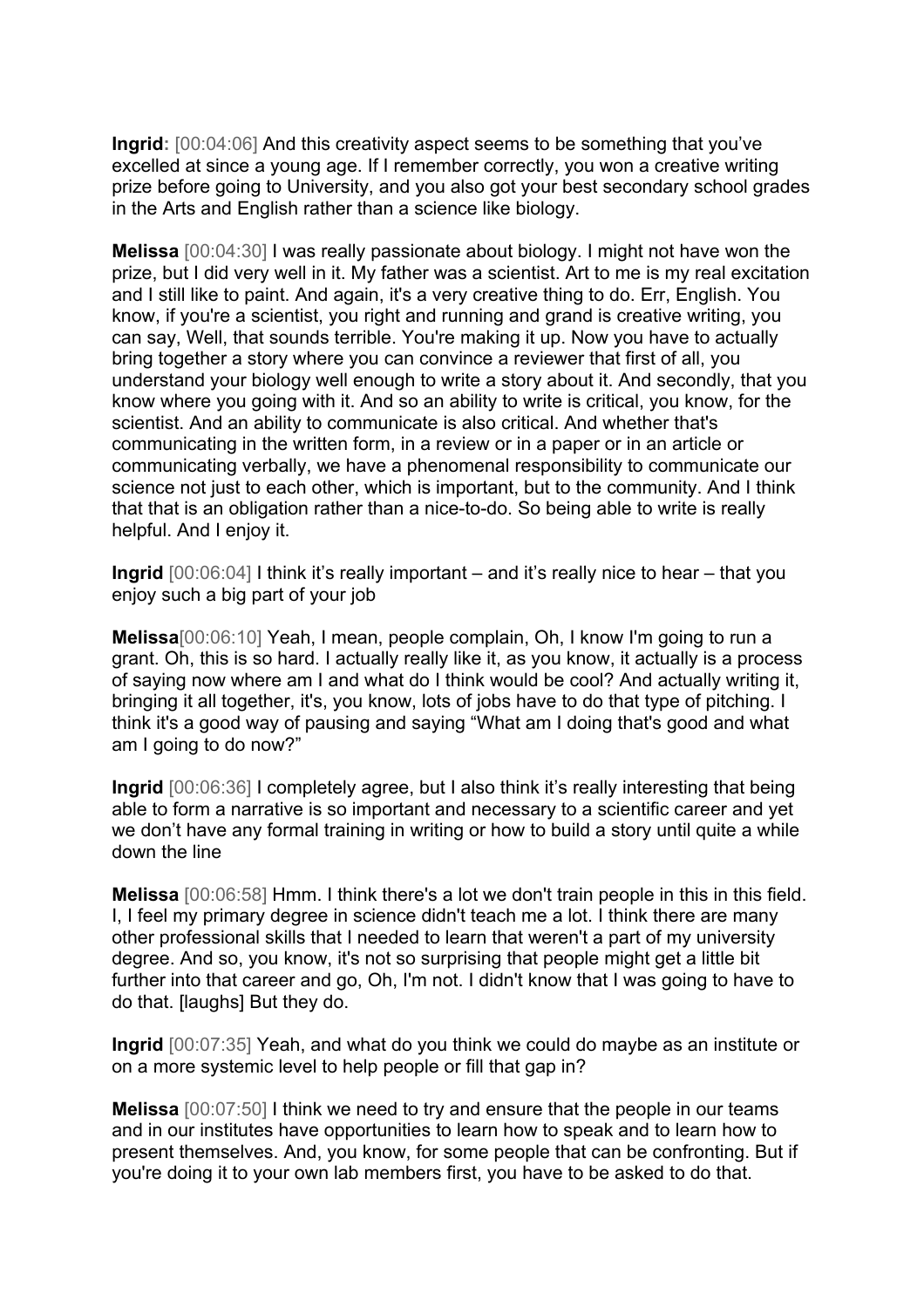Everyone in my lab presents, including the research assistants. So, you know, the technicians do as well. And I think that we have a responsibility to help people learn how to do that well because it's important for their careers.

**Ingrid** [00:08:23] So it sounds like a practice-makes-perfect kind of thing then?

**Melissa** [00:08:30] Yeah, I mean, OK, you can go and to a course on it, but actually doing it as part of your job, you do improve and you grow in confidence and you, you know, at one stage I used to hand out chocolate frogs to anyone in my life that asked a question in the seminar just to try and encourage people to be willing to ask a question. And that actually means that they start to formulate questions. And all of those things are… you do learn on the job because nobody taught you necessarily how to do that at Uni. Although I think, you know, I'm an old person now, you know, when… when people go through university now, I think they probably have a broader, perhaps more rounded education. It was pretty classical when I went through.

**Ingrid [**00:09:18] Speaking of your university experience though, could you maybe tell me a little bit about how did you get started in research?

**Melissa**[00:09:27] I actually ermm… I did science, that was my primary degree. My honours degree was in physiology and I happened to do an honours in Renal Physiology and that was just chance. It was a project that I did. I was pretty tired at the end of it, I wanted to get a job and I got a job as a research assistant and it happened to be in a in a laboratory that worked on kidney again, but this time from the point of view of kidney cancer and from the point of view of the molecular basis of kidney cancer. That, again, that was chance. And I think I worked out pretty quickly that I really liked science and I wanted to be the person driving the bus. And so I did a Ph.D. in that area and I did a postdoc in Edinburgh at the MRC Human Genetics Unit with Nick Hastie. And that was at a time where a gene called WT1 was cloned and this was a tumour suppressor. It was at the time where tumour suppressor genes were really new, and the concept was that, you know, these genes were there to protect us from tumours., and if you lost two copies then you got a tumour. And this was a gene that was responsible for kidney cancer called Wilms tumour. And working as a postdoc in Edinburgh, it became apparent that that gene had a very tight gene expression during development in the kidney and the gonad. And I just thought "Well, that's very interesting. Why is it so specific?". And it's because, it's really there to allow you to have kidneys. That's its developmental role. And that took me in a completely tangential direction, which was trying to understand kidney development and the molecular basis of kidney development, which I worked on for 15-20 years and in probably around the year 2000, my kids were pretty young, and I think I came to a realisation that what I wanted to be able to do at some point in my career is do something that mattered to patients. And, and the concept then was how do I use my developmental biology to do useful things for humanity? And that was really the beginning of embryonic stem cells in humans. The whole concept of adult tissue regeneration, the concept that every adult tissue had a stem cell. And so that just took me again in another direction, down stem cell biology. And that's really what I've focused on since then.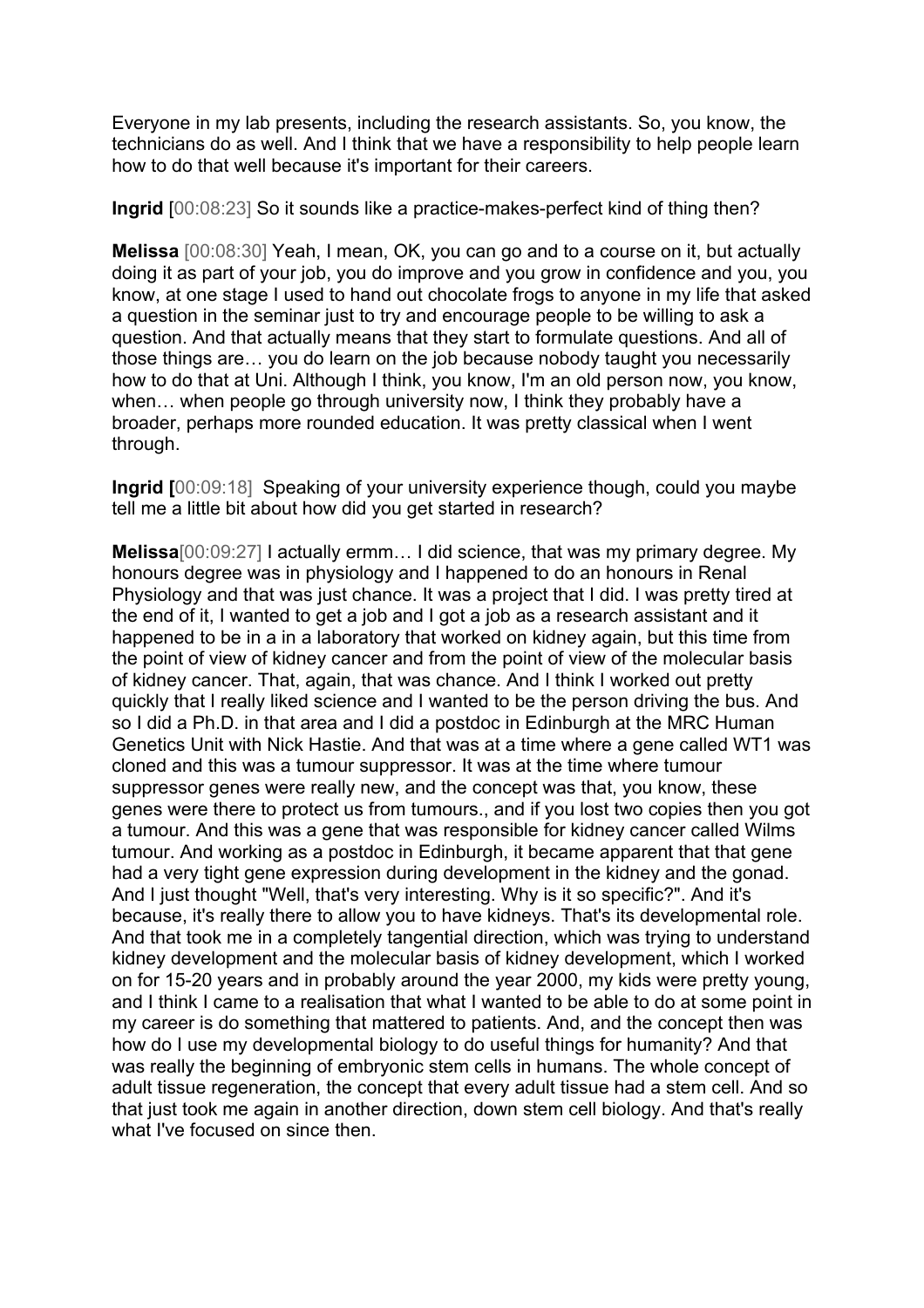**Ingrid** [00:12:15] Just picking up on what you said about becoming more interested in the more translational side of research when you became a parent, was there a link between the two or was that just pure coincidence?

**Melissa** [00:12:36] Hmmm…. I don't think I've ever connected the two. [laughs] Being a mum was just part of what I wanted to do in my life and... But I did, I did have always had a strong appreciation that being a scientist is fantastic and actually it's a great career if you're a mum because you are ultimately the boss. And so you can time manage that around your kids, and that's a really fantastic opportunity. But I also was really aware that everything I did was funded by somebody. You know,, my ability to, you know, have such a great career and be able to ask fantastic questions and follow my nose was being funded by mostly the taxpayers. Most of the funding that we get is from government and government has money because of taxpayers, and I think I just kind of realised that, you know, hundreds of years ago, painters and musicians and scientists had patrons, and the only reason they did what they did was because someone paid for them. And it's not so different now. It's just that it's the community that's paying. And I really wanted to understand more the link between what we might do and what we might benefit to the community. And I think we do have to remember that we're here by the grace of somebody's funding and that the community believes what we do as scientists will matter to them. And I really want to see what we can do out of beautiful fundamental biology that matters to the community.

**Ingrid** [00:14:23] It seems that there's a very strong link between community funding and research. But how do you think that changes- or even, does it change when you're being funded by a private company who might have some ethical responsibility towards their community, but for whom that's not their main priority?

**Melissa** [00:14:47]I think if we're talking about a large charitable trust, any large charitable trust, I see them in the same way. They are putting philanthropic funds that have come from a variety of different sources on the table because they believe in health, in education, in sustainability, in the future of their community. And this is what we used to call the triple bottom line of most companies. Many companies put money on the table for similar public good. And I think public-private partnerships have a really important role to play in society. So I put into philanthropy large charitable trusts such as the Novo Nordisk Foundation itself, but also, you know, elderly ladies who have left me small donations. You know, there's a big variety of charitable contributions that also come into science, and I'm grateful for them as well.

**Ingrid** [00:15:45] And just looking at the difference between public and private sectors from a slightly different angle: you've been involved in a science start-up called Nephrogenix, could you tell me a little about that experience of working in industry.

**Melissa** [00:16:04] Yes, well like many spin outs, Nephrogenix doesn't exist anymore, but it really was looking at what products we might develop and how to do that and spinning out of company is one approach to doing that. I learnt an enormous amount. In fact, I actually trained as a company director in order to take on that role because I wanted it to be very clear and sure of what my legal responsibilities were. And that has really helped me to understand how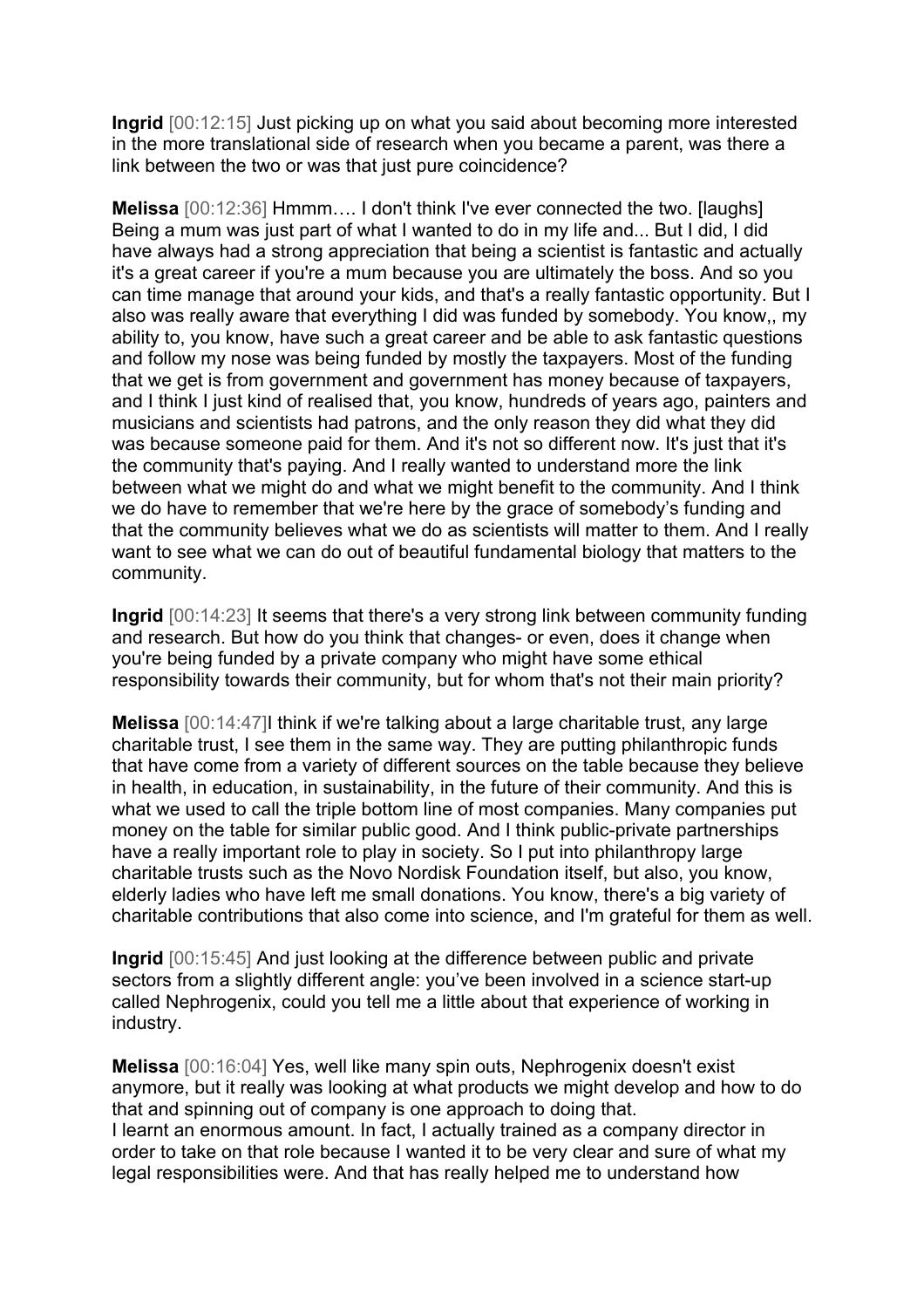corporate governance works and how responsibility works within that type of setting. I think that the understanding of corporate governance has helped me a lot in the leadership roles that I've held subsequently. So it really was an amazing learning experience, even though it was a small start-up.

Around that time, I was also an Eisenhower fellow, which was an amazing opportunity to actually spend several months in the U.S. as an Eisenhower fellow looking at the barriers to translation of research into outcome in the stem cell space. And at that time, you know, that was incredibly early in in a sort of genesis of stem cell biology, and it really gave me a look at the steps along the way, from science to a product and realised how many barriers there are right down at beginning for the academic whose basically next grant is going to be critical to keep their staff on site and whose productivity is evaluated as publications. And that really inherently doesn't help academics to work on that pathway towards outcome. And that has fascinated me for years. And again, I think in reNEW, we have an opportunity to try and change that paradigm for the researchers within the consortium.

**Ingrid** [00:18:00] That's really encouraging to hear, I think a lot of early career scientists would really appreciate your answer, especially with all the concerns of the current publish-or-perish culture in science and the dilemma of do you just go for publishing more or do you take a risk and try to publish better quality but maybe hold out on publishing for a while

**Melissa** [00:18:27] It is, I mean, I actually see this culture as a very, very tangible barrier. I see it as a tangible barrier to delivering good science. It's not an easy challenge to get around. I really do think you should always publish quality. There's an enormous push, particularly in this country, to evaluate people based upon the quantity of their outcome. But you have to aspire to do good quality research. The biology will tell you what's real. It's the only way to move forward is to do high quality research.

**Ingrid** [00:19:03] On the topic of barriers to good research within the research culture, and going back to something we've touched upon a bit previously, there's a lot of pressure on women in academia to choose between family and science. As a parent yourself and as a successful scientist, I was wondering what your reflections are on this and, firstly maybe, do you believe men in science face the same pressures when they are parents?

**Melissa** [00:19:34] No, I don't believe men do face the same pressures. You know, I'm kinda curious to see how this works out in Denmark, which is really held up as a paradigm of being able to enable working mothers. But you know, whether that's a reality on the ground, I've yet to see. But in many, many countries, I have seen the pressure on women - to working women - to continue to play the primary role at home. And that's not just men placing that pressure on them, it's women placing that pressure on other women. It's society placing an expectation on you to be a caregiver as your primary function. And I think we haven't moved away from that yet. There is also a phenomenal unconscious bias and I think unconscious bias is really something that's not talked about enough and that we really need to discuss openly. And it's not just an unconscious bias of men choosing men or women. It's also an unconscious bias of women thinking women are less able to commit than men. So,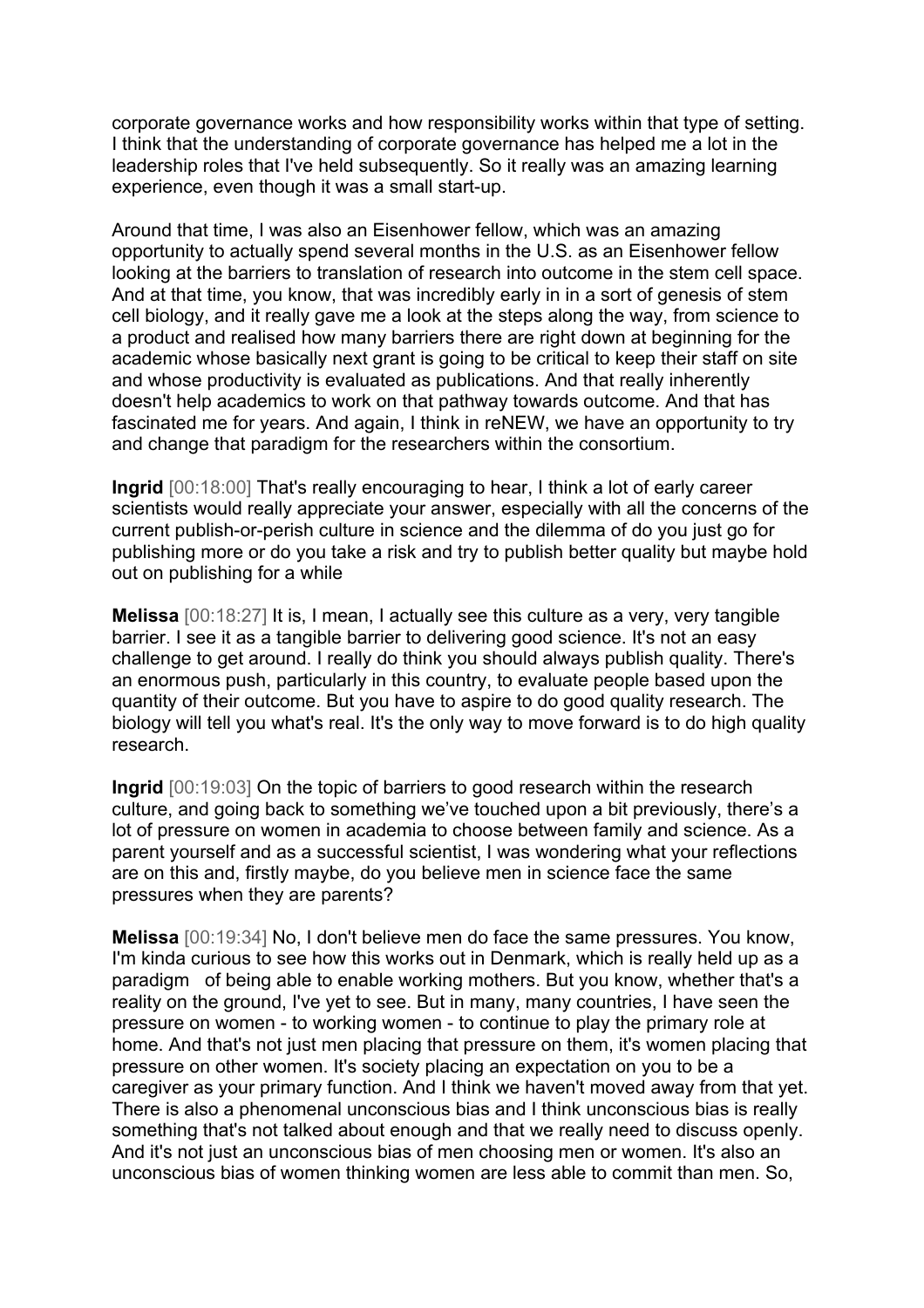you know, we really need to think very carefully about acknowledging unconscious bias and discussing how unconscious bias is affecting what we do.

**Ingrid** [00:20:59] I think these are some really relevant and really interesting reflections and particularly pertinent to our current research climate. I was just wondering, looking forward what you think could be effective methods remedying some of these problems and issues you've raised?

**Melissa** [00:21:19] I think we just have to always look for where barriers exist and try and make sure that we're not reinforcing those barriers. I think that in the competitive grant funding systems internationally - and this has been recognised by many people, I remember Frank Gannon did a review and he was at EMBL - we have to look at the criteria and not have time barriers in it. You know, you can only apply if you are X years post-PhD, well, if you're a woman, you're raising two kids, that's a little bit different.

But, I actually think one of the most critical decisions you can make is who your partner is. And I think many people think, well, I shouldn't be choosing my partner based on whether they want to support my career, but I would disagree. If you want a career, your partner has to care that that's important to you. And I would have said that my husband has never questioned the importance of my career to me or to our family, and that's been incredibly, it's been critical for me to be able to keep going. And it is a major barrier to women that I see at choosing. And I have to say, you know, absolutely your right to choose to take time off, to leave your career, to devote your life to your children. Absolutely your right. But I still feel there are many expectations that mean women opt out when they may not really have wanted to.

**Ingrid**  $[00:23:04]$  I think I agree with that point, thank you so much for sharing your experience and your words of wisdom. Moving to a slightly different but tangentially related subject, you've said before that you're only as good as your team around you. I was wondering then, in that team – or when you're forming that team – how do you form it and what do you look for? Because these are quite high stakes.

**Melissa** [00:23:37] I think this is probably the hardest thing you ever do in your career is interview people. And I'm not sure that I would claim to be especially talented at this. Sometimes you do well, sometimes you don't do so well. And I think you've really got to look at what is the role that you want someone to play and who are they going to have to interact with? One of the most amazing things I learnt early in my career is that not everybody has the same personality, and that's been enormously valuable because you can sit ten people in a room and say it's sunny and someone will take offence. So you really have to think about who you're employing, who they're going to have to interact with. Do you think that's actually going to cause tension? I actually try and do a mental personality analysis when I talk to… when I interview people. You still sometimes get it wrong. Then it's about setting the parameters. Everyone is equal. Everyone shows respect for each other. There's an enormous amount of value in working together as a team, and that has to be a really clear objective. And the other thing I'd say is you need to be sure that the people you have in your group align with your vision because if they don't, there's going to be tension and then sometimes it doesn't work, and that maybe not because